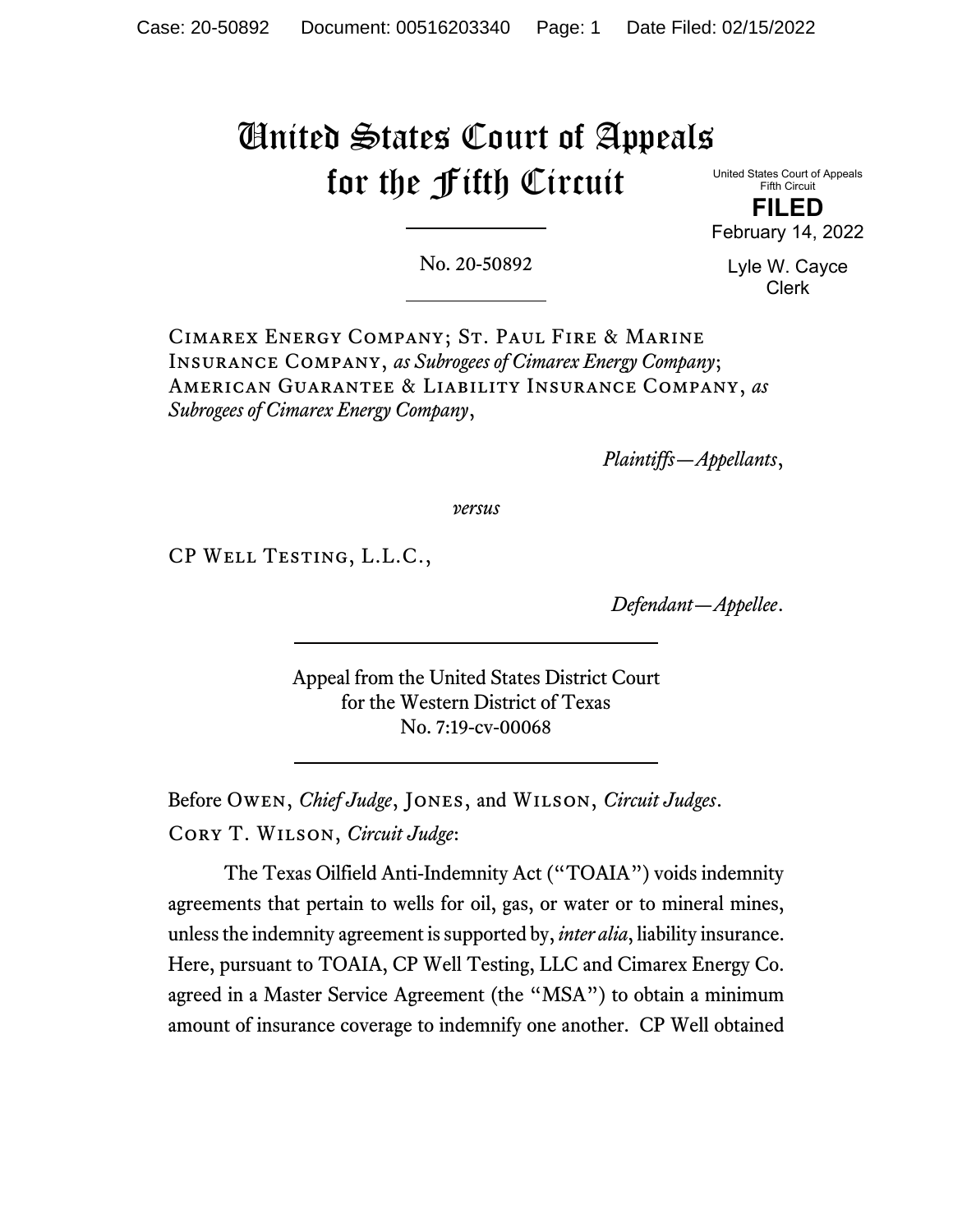more coverage than the minimum required by the MSA, but its insurance policy contains a proviso limiting indemnity coverage. After an accident, Cimarex settled with the injured party for an amount above the minimum indemnity required by the MSA. In the wake of that settlement, a dispute arose between CP Well and Cimarex over CP Well's indemnification obligation. At issue is how much insurance CP Well obtained "for the benefit of the other party as indemnitee." TEX. CIV. PRAC. & REM. CODE Ann. § 127.005(b). The district court considered the terms of CP Well's insurance policy to answer that question and granted summary judgment for CP Well based on the court's conclusion that CP Well owed Cimarex no further indemnity beyond the MSA's minimum. We AFFIRM.

# **I.**

The underlying facts are undisputed. In 2010, CP Well and Cimarex entered into the MSA. Thereafter, Cimarex hired CP Well to work at an oil well in Oklahoma that was owned and operated by Cimarex. CP Well assigned Johnny Trent, an employee of one of its subcontractors, to work at the well. On April 25, 2015, a flash fire occurred at the well and Trent was severely burned.

On January 8, 2016, Trent sued Cimarex, CP Well, and Cudd Energy Services, Inc. in Oklahoma state court for his injuries.<sup>1</sup> Cimarex and its insurers, St. Paul Fire & Marine Insurance Company and American

<sup>&</sup>lt;sup>1</sup> Cudd Energy Services, Inc.'s employees were working on the oil well when Trent was injured. Cudd and Cimarex entered into a separate services agreement that included a contractual indemnity obligation between the two parties. Cudd is not a party to this lawsuit.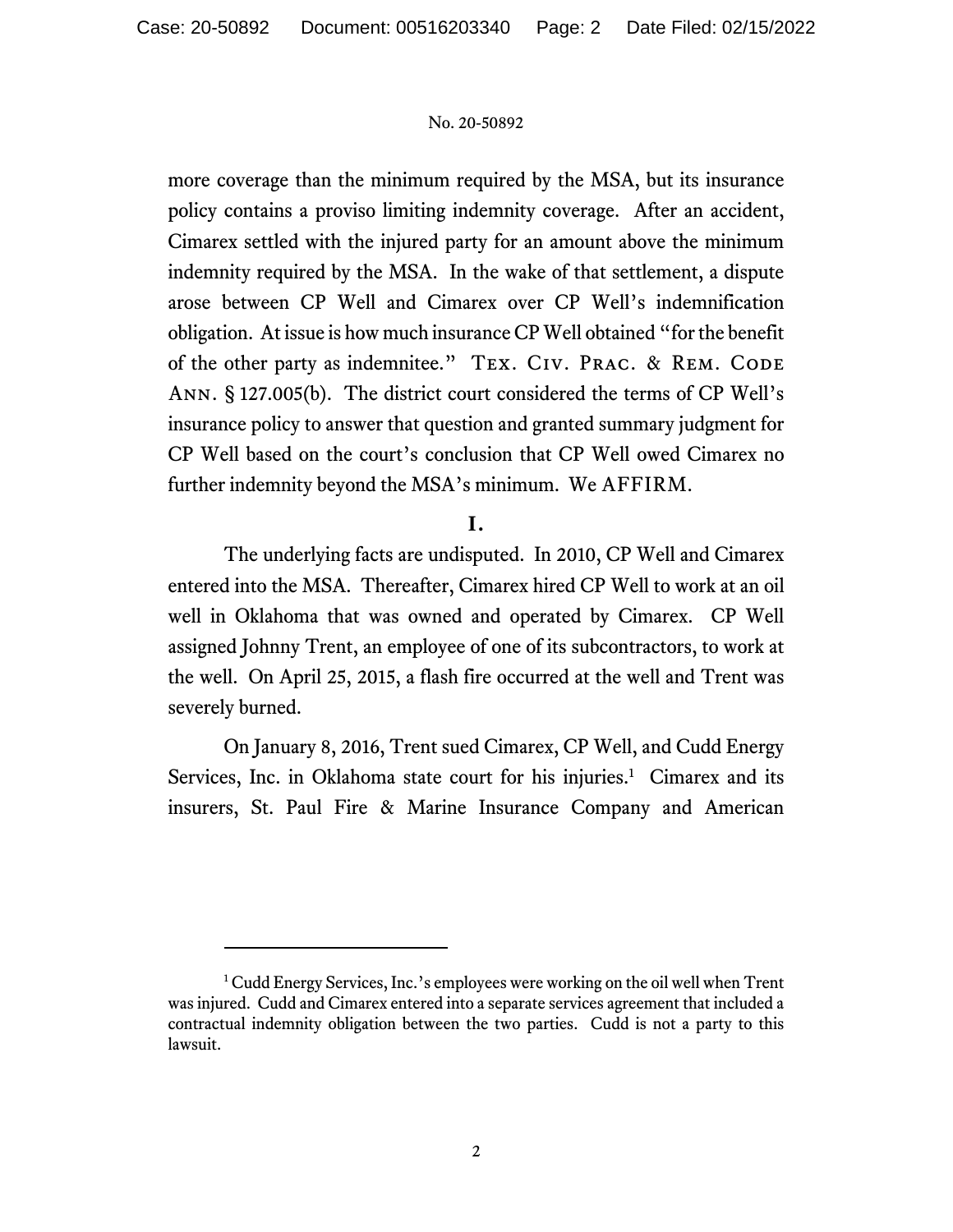Guarantee & Liability Insurance Company, (collectively "Cimarex") settled the underlying lawsuit with Trent for \$4.5 million.<sup>2</sup>

The MSA contains a mutual indemnity provision that required Cimarex and CP Well to indemnify each other from "claims arising out of performance of [the MSA], regardless of fault, involving: (a) damage to or loss of any equipment or property of any member of the contractor group, or (b) personal injury, illness, or death of any member of [the] contractor group." The parties were also required, "[i]n support of the mutual indemnity obligations, duties, and liabilities each Party assume[d] in th[e MSA], . . . at [their] own cost, to obtain and maintain, for the benefit of the other Party . . . as Indemnitees, liability insurance." CP Well was obligated to obtain a minimum of \$1 million in commercial general liability ("general liability") insurance and \$2 million in umbrella or excess liability ("excess liability") insurance. CP Well obtained a \$1 million general liability policy and an excess liability policy with coverage limits of \$10 million, i.e., \$8 million more than the minimum coverage required by the MSA. For its part, Cimarex was required to obtain \$1 million in general liability insurance and \$25 million in excess liability insurance, which it did in due course.

After the Trent settlement, Cimarex sought indemnity from CP Well. CP Well paid Cimarex \$3 million, but it refused to indemnify Cimarex for the remaining \$1.5 million, relying on the language of the MSA's indemnity provision. Disagreeing with CP Well's interpretation of their contract, Cimarex brought this action against CP Well for the settlement balance.

<sup>&</sup>lt;sup>2</sup> St. Paul wrote Cimarex's general liability insurance policy. American Guarantee wrote a "Commercial Umbrella Liability Policy" that covered Cimarex's excess liability. They sue CP Well here as Cimarex's subrogees to recoup \$1.5 million of the \$4.5 million paid to Trent to settle the underlying lawsuit. St. Paul separately paid Trent on behalf of Cudd as part of the settlement between Cimarex and Trent, but that payment is not at issue in this case.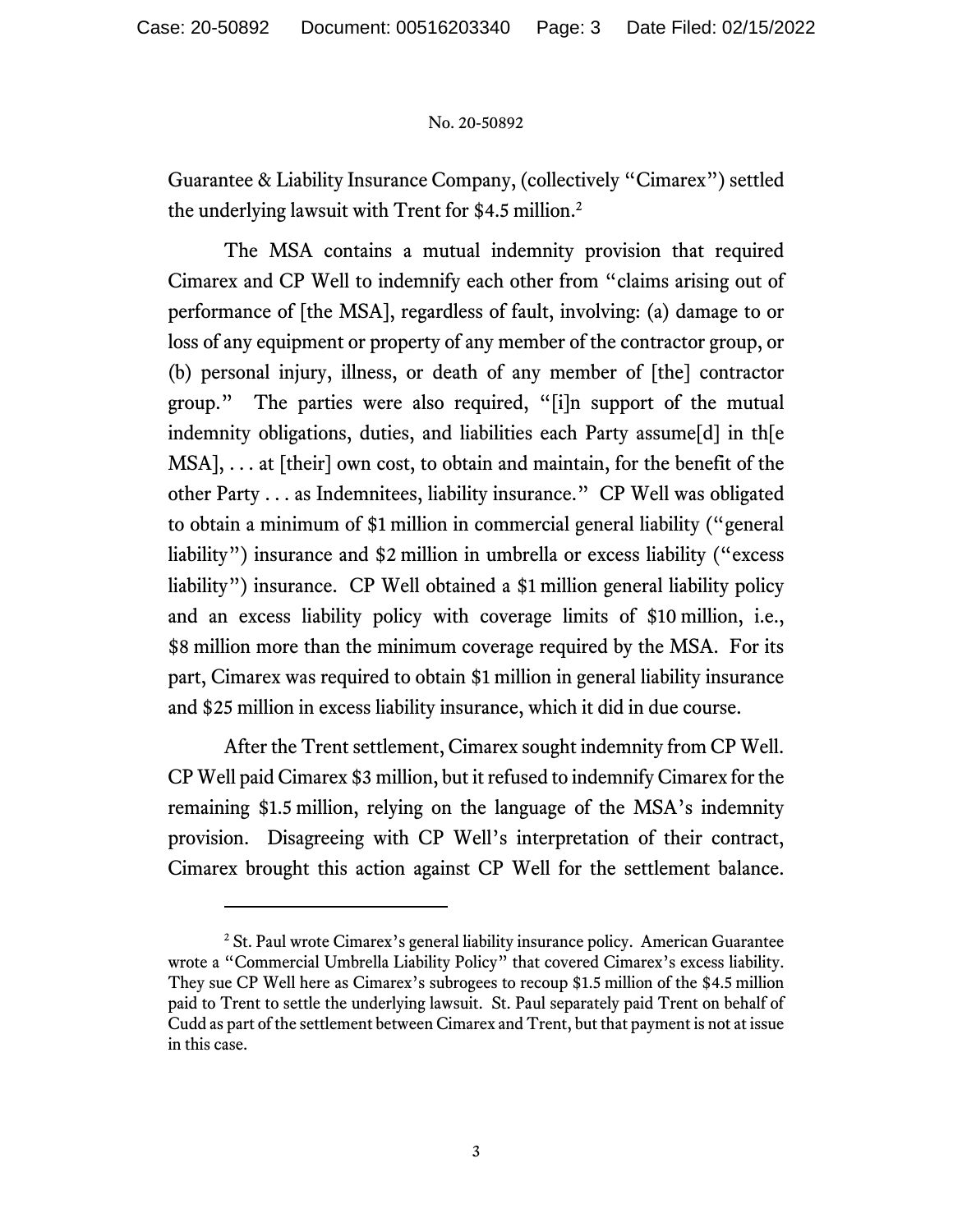Cimarex sought a declaration that CP Well had a contractual duty to defend and indemnify Cimarex against Trent's claims up to \$11 million (CP Well's total insurance coverage). After discovery, Cimarex and CP Well filed crossmotions for summary judgment.

Deciphering the indemnity issue, the district court was guided by the Texas Supreme Court's application of TOAIA in *Ken Petroleum Corp. v. Questor Drilling Corp.*, 24 S.W.3d 344 (Tex. 2000). *See St. Paul Fire & Ins. Co. v. CP Well Testing, LLC*, 489 F. Supp. 3d 635, 641–42 (W.D. Tex. 2020). The district noted that *Ken Petroleum* held that § 127.005(b) of TOAIA "contemplate[d] that the mutual indemnity obligations will be enforceable only up to 'the extent of the coverage and dollar limits of insurance or qualified self-insurance each party as indemnitor has agreed to provide in equal amounts to the other party as indemnitee.'" *Id.* at 642 (quoting *Ken Petroleum*, 24 S.W.3d at 350 (discussing then-operative 1991 version of Tex. CIV. PRAC. & REM. CODE ANN.  $\S$  127.005)). "Thus, '[w]hen the parties agree to provide differing [or unspecified] amounts of coverage, the mutual indemnity obligations are limited to the lower amount of insurance.'" *Id.* (quoting *Ken Petroleum*, 24 S.W.3d at 351) (alterations in original).

Muddling the issue, Cimarex and CP Well contested "whether the MSA included a specific dollar amount of insurance each party was supposed to obtain." *Id.* In answering this question, the district court concluded that in the MSA, "the parties merely agreed to a floor" of indemnity insurance that CP Well agreed to obtain—general liability coverage of \$1 million and excess liability coverage of at least \$2 million—and did not set a specific level of coverage. *Id.* at 643. "Because the MSA does not limit the amount of coverage the parties agreed to obtain to support their indemnity obligations," the court then looked to TOAIA to determine "the lowest common denominator of insurance coverage between the parties." *Id.* (internal quotation marks and citations omitted). The district court centered that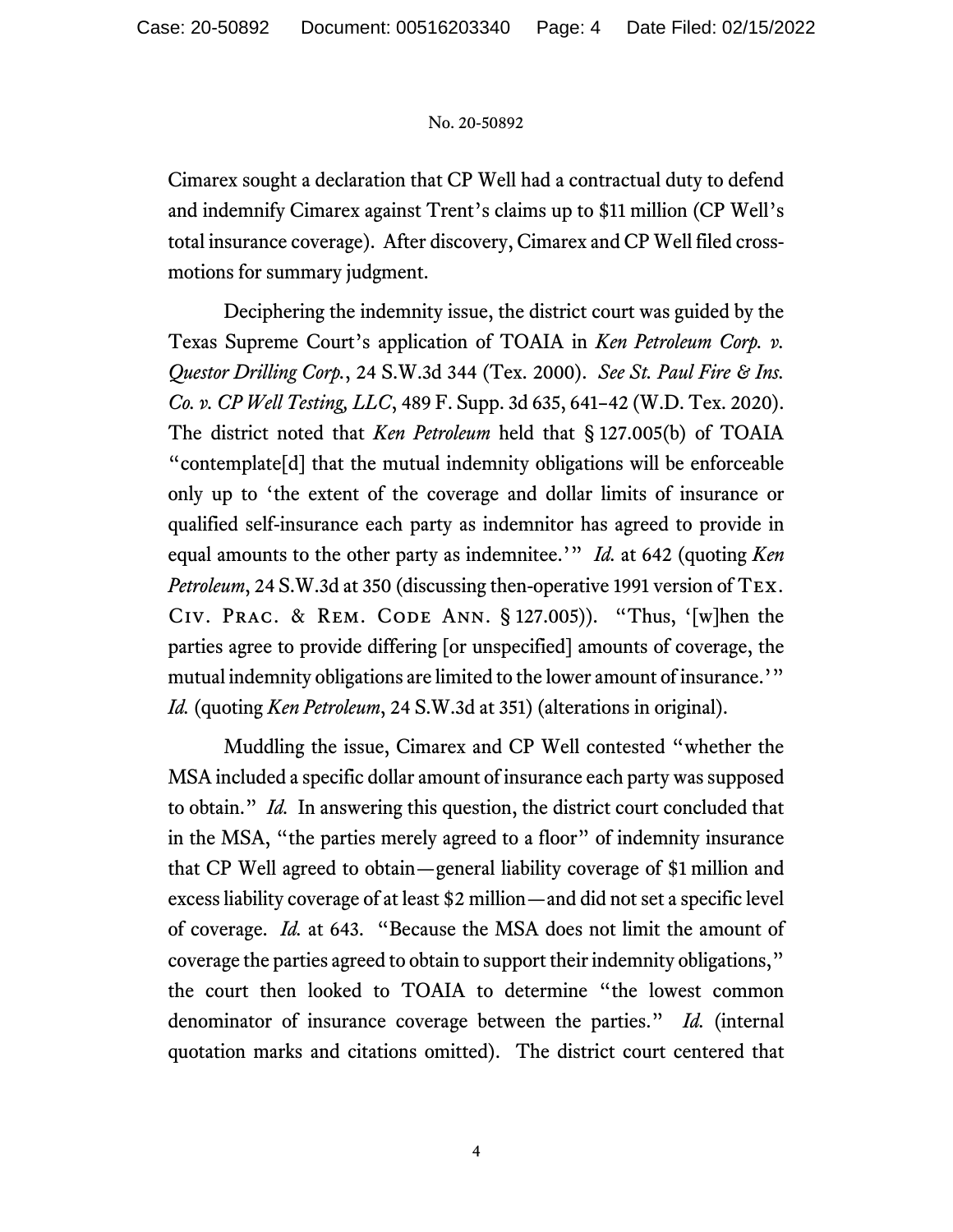analysis on "the amount of coverage CP Well agreed to obtain for Cimarex's benefit." *Id.* (citing TEX. CIV. PRAC. & REM. CODE ANN.  $§ 127.005(b)).$ 

CP Well contended that it only agreed to maintain \$1 million in general liability insurance and \$2 million in excess liability insurance to meet its indemnification obligation under the MSA; the remaining coverage in its excess liability coverage was thus not for the benefit of Cimarex. In response, Cimarex contended that because CP Well obtained a \$1 million general liability policy and a \$10 million excess liability policy, CP Well effectively agreed to maintain \$11 million in indemnity coverage for Cimarex's benefit.

The district court looked to the terms of CP Well's excess liability policy to resolve the dispute. *Id.* at 644–45. Subsection E of CP Well's excess liability policy states:

[T]he most [the insurer] will pay for damages under this policy on behalf of any person or organization to whom [CP Well] [is] obligated by written **Insured Contract** to provide insurance such as is afforded by this policy is the lesser of the Limits of Insurance shown in Item 3. of the Declarations [i.e., \$10 million,] or the minimum Limits of Insurance [CP Well] agreed to procure in such written **Insured Contract**.

The policy defines "Insured Contract" as "any contract or agreement pertaining to [CP Well's] business under which any **Insured** assumes the tort liability of another party to pay for **Bodily Injury** or **Property Damage** to a third person or organization." The district court noted that the "parties agree[d] that the MSA" falls within the policy's definition of "Insured Contract." *Id.* at 644. It then determined that the "lesser of the Limits of Insurance . . . or the minimum Limits of Insurance" CP Well agreed to procure was the MSA's \$3 million minimum total indemnity coverage (\$2 million of which was encompassed by the excess liability policy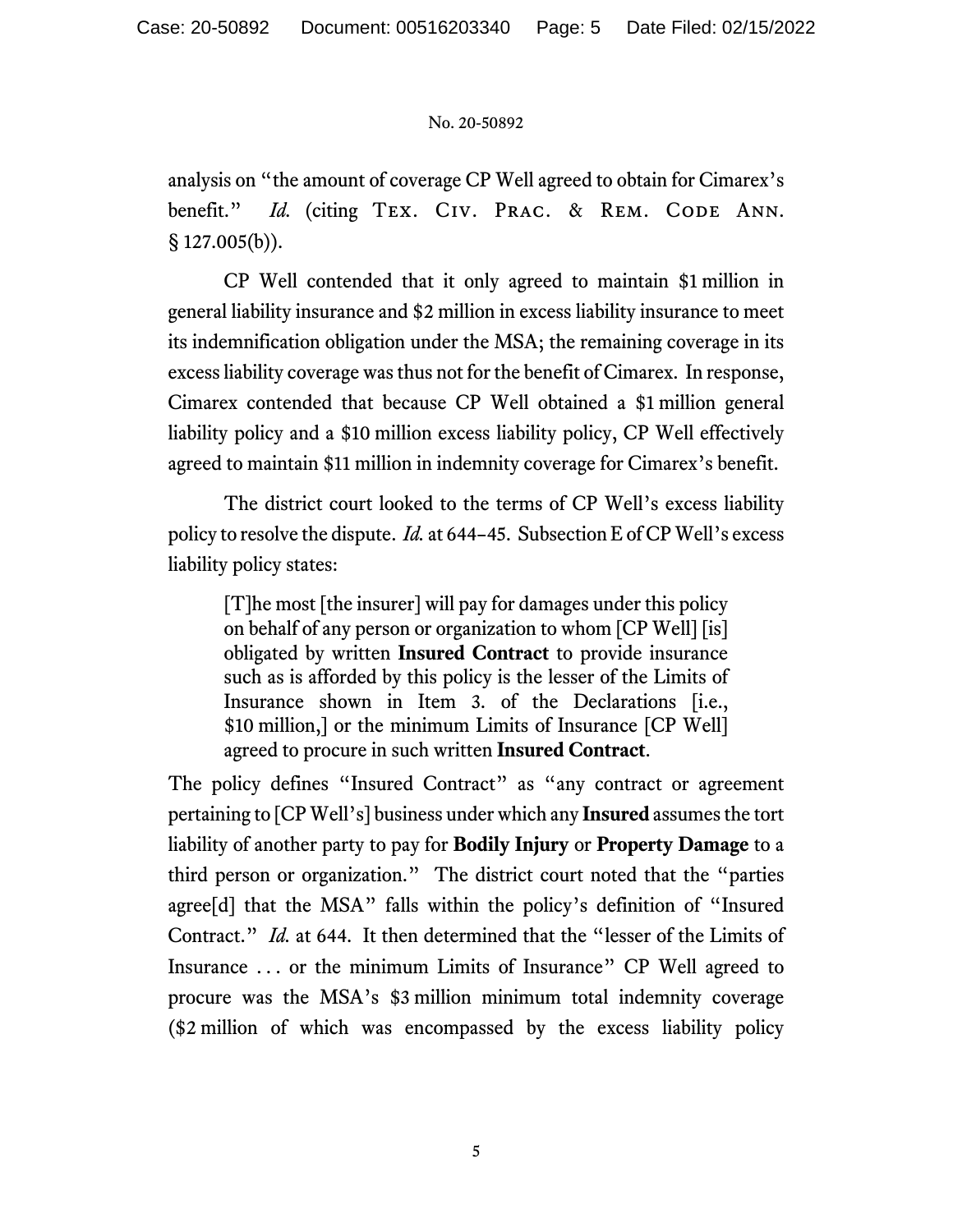coverage). *Id.* at 644–45. The district court in turn held that CP Well did not breach the MSA because CP Well was only required to indemnify Cimarex up to \$3 million. *Id.* at 645. Consequently, the district court granted CP Well summary judgment and denied Cimarex's competing motion. *Id.* at 646.

Cimarex now appeals.

## **II.**

 "We review de novo the district court's grant of summary judgment on [a] question of contract interpretation." *Ironshore Specialty Ins. Co. v. Aspen Underwriting, Ltd.*, 788 F.3d 456, 459 (5th Cir. 2015). Questions of statutory interpretation are also reviewed de novo. *United States v. Lauderdale Cnty.*, 914 F.3d 960, 964 (5th Cir. 2019). In a diversity case like this one, we apply state substantive law, i.e., that of Texas. *Gasperini v. Ctr. for Humans., Inc.*, 518 U.S. 415, 427 (1996).

## **A.**

Cimarex contends that TOAIA, as construed by the Texas Supreme Court, prohibited the district court from considering the terms of CP Well's insurance policy when it determined the scope of CP Well's contractual indemnity obligation in the MSA. *See Ken Petroleum*, 24 S.W.3d at 351–55. According to Cimarex, *Ken Petroleum* requires that courts look only to the "lower amount of insurance" that both CP Well and Cimarex maintained and enforce the indemnity obligation up to that amount, which here is \$11 million. *See id.* at 351. We disagree.

In Texas, "[c]ontract terms are given their plain, ordinary, and generally accepted meanings unless the contract itself shows them to be used in a technical or different sense." *Valence Operating Co. v. Dorsett*, 164 S.W.3d 656, 662 (Tex. 2005); *see also Heritage Res., Inc. v. NationsBank*, 939 S.W.2d 118, 121 (Tex. 1996) ("[The court] give[s] terms their plain, ordinary, and generally accepted meaning ... [and] will enforce the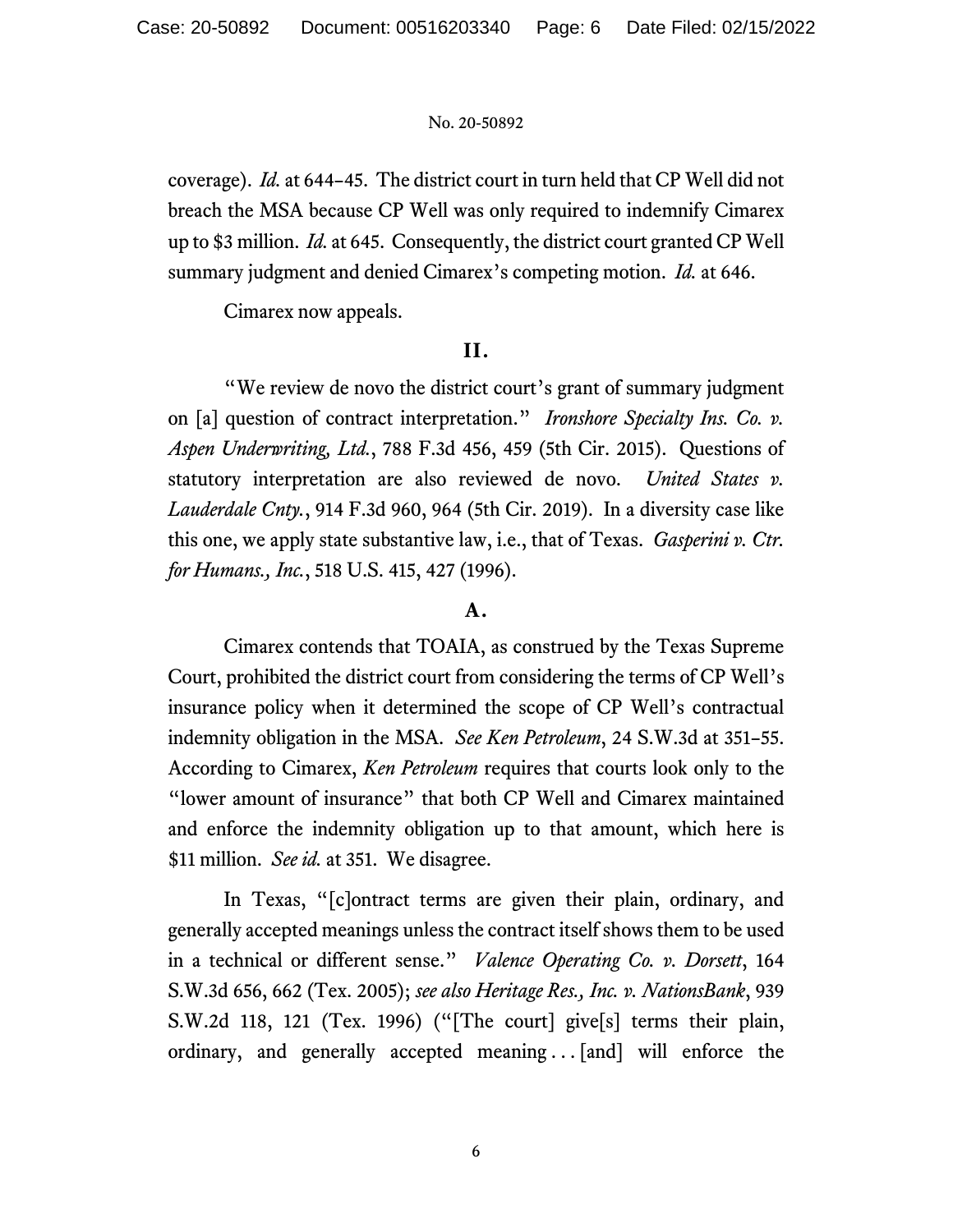unambiguous document as written." (citations omitted)). Looking first to the MSA, the district court correctly determined that the agreement sets a minimum amount of insurance—a "floor"—that CP Well and Cimarex each agreed to obtain to support their respective indemnity obligations, consistent with TOAIA's safe harbor provision. *CP Well Testing*, 489 F. Supp. 3d at 634; *see* Tex. Civ. Prac. & Rem. Code Ann. § 127.005. The floor for each party is different: CP Well was required to obtain a minimum of \$1 million of general liability coverage and \$2 million of excess liability coverage, for at least \$3 million in total coverage. Cimarex was required to obtain a minimum of \$1 million in general liability coverage and \$25 million in excess liability coverage, for at least \$26 million in total coverage. The language of the MSA is plain as far as what the parties were required to do. And when CP Well obtained its \$10 million policy, it clearly met the \$2 million minimum excess liability coverage specified in the MSA and thus complied with its indemnity obligation under the agreement.

 The rub is that the MSA sets the floor, but not the ceiling. While CP Well was free to obtain *more* than \$2 million in excess liability coverage, voluntarily increasing its indemnification coverage for Cimarex's benefit, it was not required by the MSA to do so. And the MSA does not speak to how the parties' mutual obligations are to be determined when, as here, one party or the other obtains more coverage than the MSA's required minimum.

 Enter TOAIA. The statute states that, "[w]ith respect to a mutual indemnity obligation, the indemnity obligation is limited to the extent of the coverage and dollar limits of insurance . . . each party as indemnitor has agreed to obtain for the benefit of the other party as indemnitee." Tex. Civ. Prac. & Rem. Code Ann. § 127.005(b). Given the MSA's silence on this issue, the operative question is how to determine how much of CP Well's additional \$8 million in excess liability coverage was "for the benefit of [Cimarex] as indemnitee." *Id.* The district court consulted CP Well's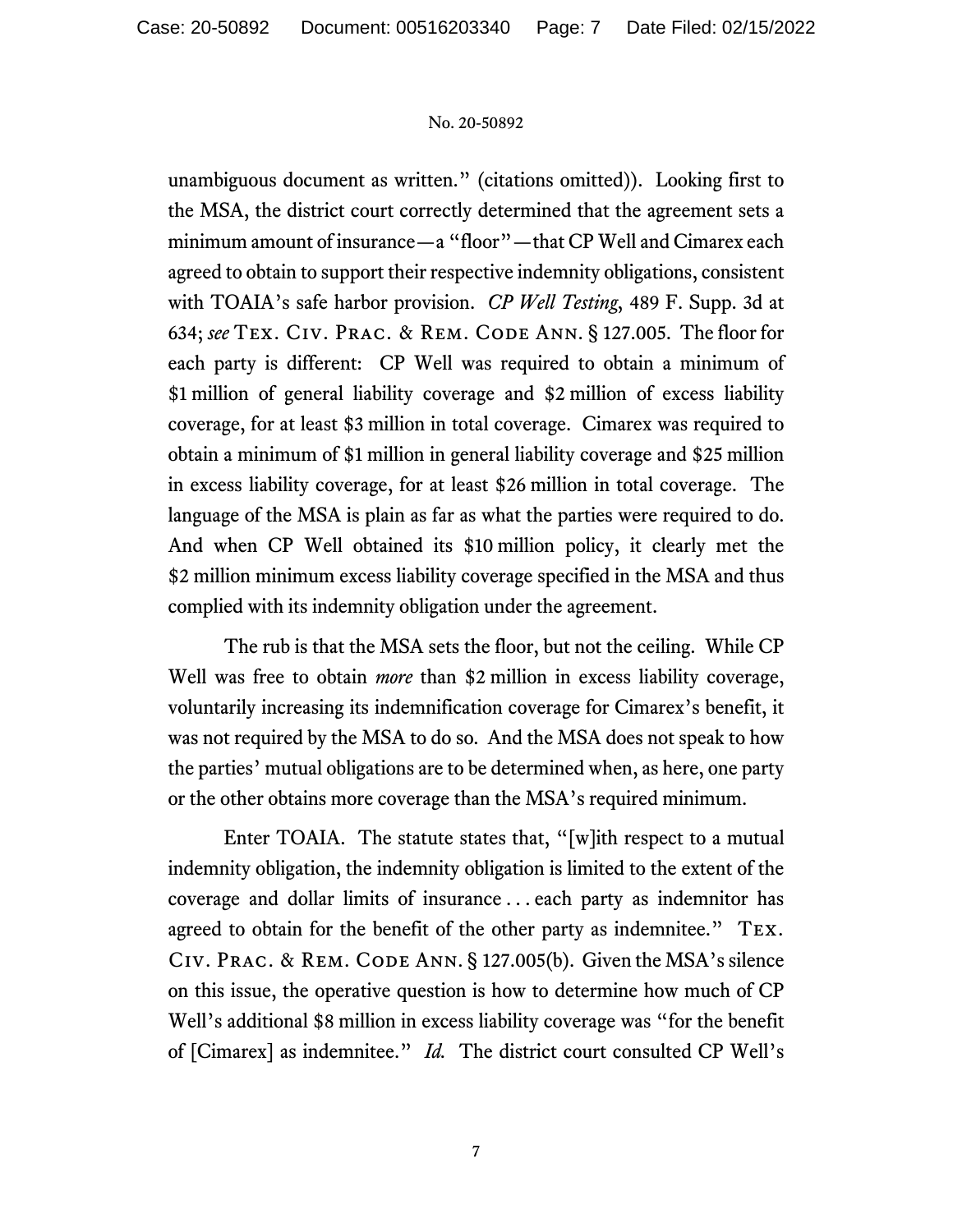excess liability policy language and concluded that *none* of the additional coverage was procured for Cimarex's benefit as indemnitee, and therefore that CP Well was not required to pay more than \$3 million to Cimarex.

Cimarex contends that the district court improperly conducted a "coverage analysis" by considering the terms of CP Well's insurance policy when it answered this question. Cimarex asserts that under *Ken Petroleum*, the district court should only have compared the parties' respective coverage to determine the "lowest common denominator" and enforced the indemnity obligation up to that amount. As Cimarex notes, *Ken Petroleum* instructs that "[w]hen the parties agree to provide differing amounts of [insurance] coverage, the mutual indemnity obligations are limited to the lower amount of insurance." 24 S.W.3d at 351. Well and good, but that does not supply the whole answer for this case.

First, *Ken Petroleum* applied an earlier version of § 127.005(b), which provided that "a mutual indemnity obligation . . . [was] limited to the extent of the coverage and dollar limits of insurance . . . each party as indemnitor . . . agreed to *provide in equal amounts to the other party as indemnitee*." *Id.* at 349 (quoting 1991 version of § 127.005(b)) (emphasis added). The current version of § 127.005(b), enacted in 1999, deleted the last clause of the statute and instead limited mutual indemnity obligations to the coverage "each party as indemnitor has agreed to *obtain for the benefit of the other party as indemnitee.*" TEX. CIV. PRAC. & REM. CODE ANN. § 127.005(b) (emphasis added). Without addressing how this change might impact *Ken Petroleum*'s analysis, the current text of § 127.005(b) must guide ours.<sup>3</sup>

<sup>&</sup>lt;sup>3</sup> Cimarex contends that the current version of TOAIA is not substantively different than the 1991 version. Whether that is true or not is a question for Texas courts to answer in the first instance. Regardless, we must adhere to the current statute as it is written. *E.g.*, *Jaster v. Comet II Constr., Inc.*, 438 S.W.3d 556, 562 (Tex. 2014) ("We limit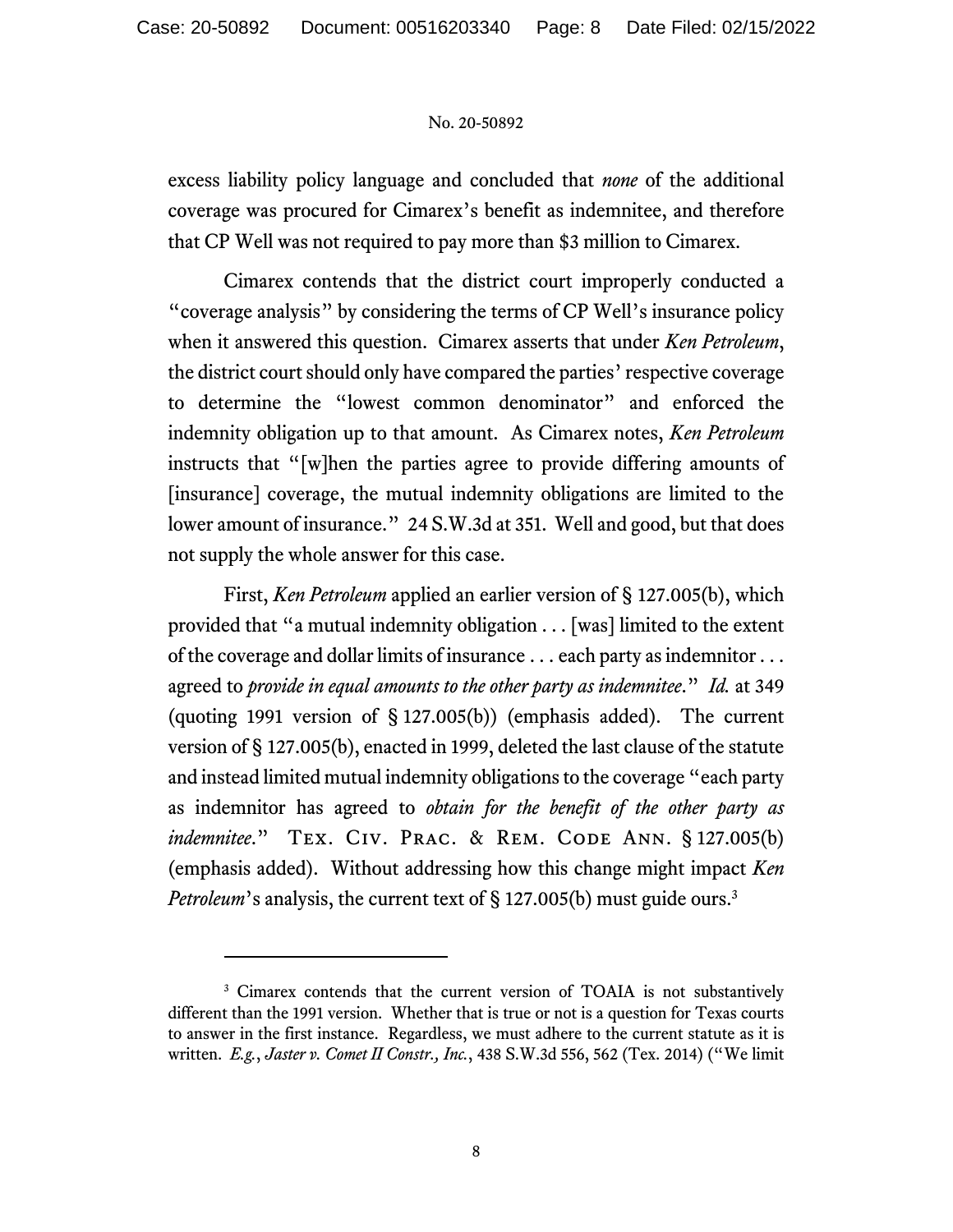Second, *Ken Petroleum* resolved questions that only took the district court so far in this case. *Ken Petroleum* held that parties to an indemnification agreement were not required to obtain equal amounts of insurance in order for the underlying agreement to be valid; the court also instructed how to determine the amount of mutual indemnity coverage when parties obtained different levels of insurance. 24 S.W.3d at 348–51. If anything, the district court faithfully followed these guideposts. But because there was no way to ascertain via the MSA's framework the coverage each party here obtained for the other's benefit, the district court quite logically turned to CP Well's insurance policy language.

The district court's approach is not just logical; it is consistent with our precedent that, applying Texas law, courts in this circuit routinely consider the terms of insurance policies to determine whether a party is entitled to coverage. *E.g.*, *Ironshore*, 788 F.3d 456; *Forest Oil Corp. v. Strata Energy, Inc.*, 929 F.2d 1039, 1044–45 (5th Cir. 1991); *Musgrove v. Southland Corp.*, 898 F.2d 1041, 1043 (5th Cir. 1990); *see also In re Deepwater Horizon*, 470 S.W.3d 452, 459–60 (Tex. 2015). We thus find no error in the district court's consideration of CP Well's excess liability policy language in determining how much coverage CP Well obtained "for the benefit of [Cimarex] as indemnitee." TEX. CIV. PRAC. & REM. CODE ANN. § 127.005(b). And in doing so, it found a ready answer.

As quoted *supra* in Part I, Subsection E of CP Well's excess liability policy states:

[T]he most [the insurer] will pay for damages under this policy on behalf of any person or organization to whom [CP Well] [is]

our analysis to the words of the statute and apply the plain meaning of those words unless a different meaning is apparent from the context or the plain meaning leads to absurd or nonsensical results." (citations and internal quotation marks omitted)).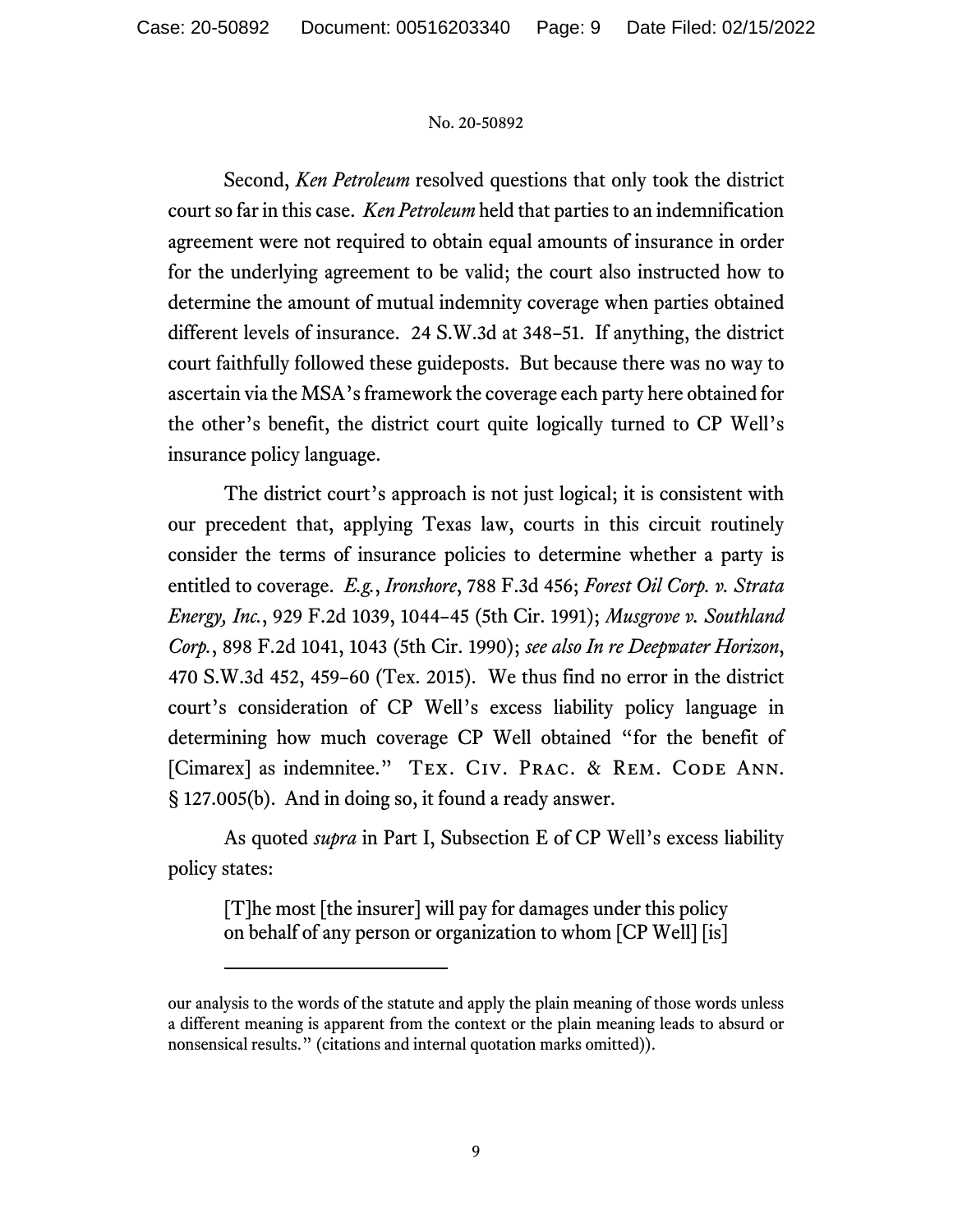obligated by written **Insured Contract** to provide insurance such as is afforded by this policy is the lesser of the Limits of Insurance shown in . . . the Declarations or the minimum Limits of Insurance [CP Well] agreed to procure in such written **Insured Contract**.

"Insured Contract," in turn, is defined as "that part of any contract or agreement pertaining to [CP Well's] business under which any **Insured** assumes the tort liability of another party to pay for **Bodily Injury** or **Property Damage** to a third person or organization." The parties rightly agree that the MSA is an "Insured Contract." The MSA's requirement that CP Well indemnify Cimarex "from and against any and all claims arising out of performance of [the MSA], regardless of fault, involving: (a) damage to or loss of any equipment or property of any member of the contractor group, or (b) personal injury, illness, or death of any member of contractor group[,]" fits squarely within the policy definition. As an "Insured Contract," the MSA therefore also falls within the coverage limitations articulated in Subsection E of the policy.

All that remains is to determine which is less: "the Limits of Insurance shown in . . . the Declarations or the minimum Limits of Insurance [CP Well] agreed to procure in [the MSA]." The excess liability policy's Declarations provide that "[t]he Limits of Insurance, subject to the terms of this policy, are: A. \$10,000,000 [for] **Each Occurrence**[, and] B. \$10,000,000 [in the] **General Aggregate**." By contrast, in the MSA CP Well agreed to procure minimum coverage of "General Liability insurance with limits of \$1,000,000 . . . per occurrence and [in the] aggregate," and excess liability insurance "with minimum limits of \$2,000,000 per occurrence and [in the] aggregate." The effect of CP Well's excess liability policy, read against the MSA under the strictures of TOAIA, is to cap coverage for Cimarex as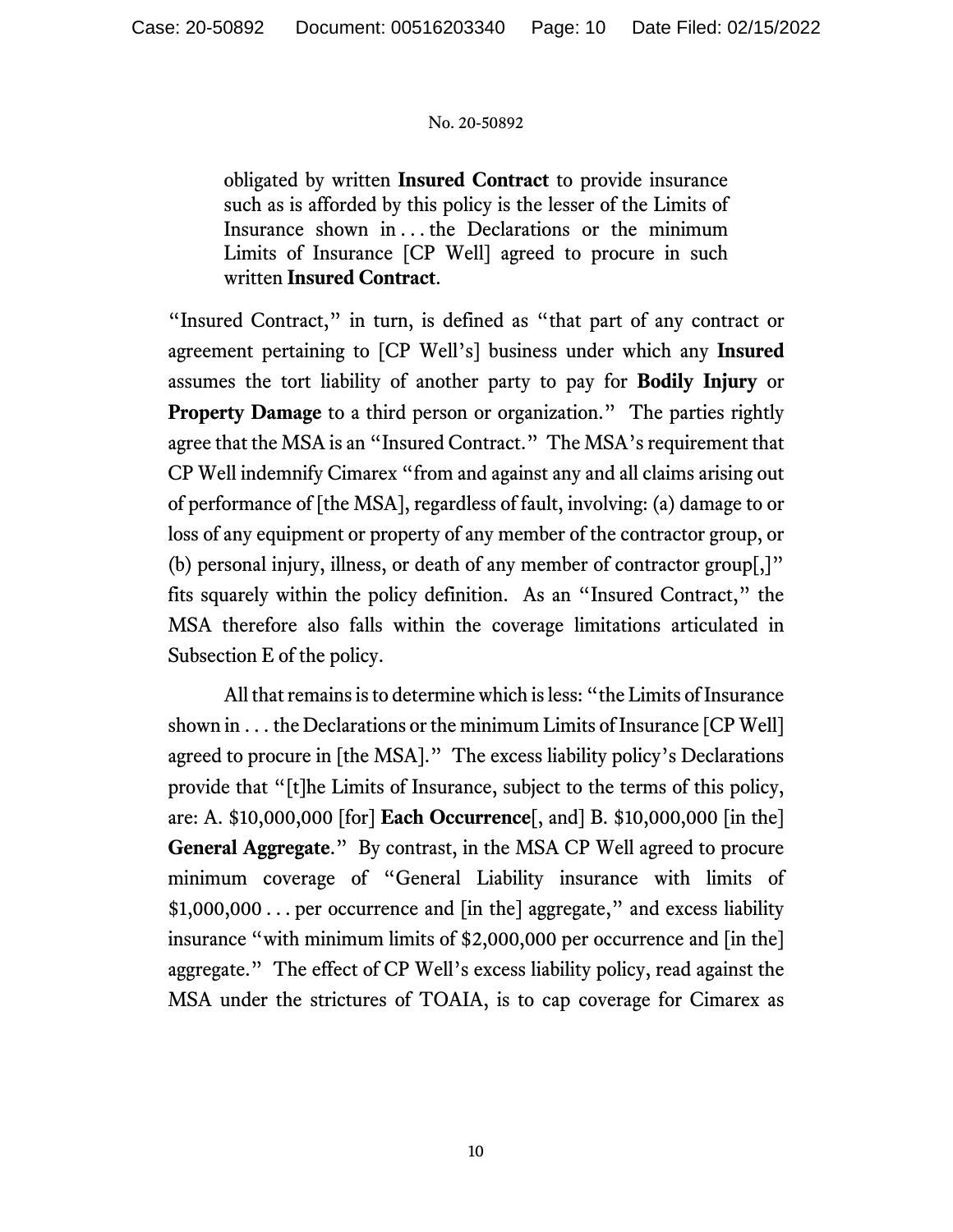indemnitee at \$3 million (the first \$1 million of coverage being drawn from CP Well's general liability policy).

In basic terms, CP Well's excess liability policy effectively set the indemnity coverage "ceiling" at the same level as the MSA's "floor." In TOAIA's terminology, the remaining \$8 million of CP Well's excess liability coverage was not obtained for the benefit of Cimarex. And as CP Well asserted at oral argument, it was free to obtain additional coverage for its own purposes; nothing required it to obtain its agreed indemnification coverage via a separate policy from coverage it sought for its own interests. To the contrary, irrespective of the additional coverage, CP Well's excess liability policy fulfilled both the terms of the MSA and the requirements of TOAIA, to the extent that CP Well and Cimarex were mutually indemnified up to \$3 million, coincident with CP Well's minimum requirements under the MSA.4 Had Cimarex wanted CP Well to obtain more than the minimum coverage in the MSA, the parties could have so fashioned their agreement. As the MSA was drafted, though, Cimarex could expect nothing beyond the minimum coverage CP Well was required to obtain. In sum, the district court did not err by consulting the terms of CP Well's excess liability policy and concluding that CP Well's indemnity obligation totaled \$3 million.

# **B.**

Cimarex contends that, even if the district court could properly rely on the terms of CP Well's excess liability policy in determining CP Well's indemnity obligation, Subsection E of the policy is inapplicable. In effect, Cimarex argues that the terms of Subsection E are used in a "technical or

<sup>&</sup>lt;sup>4</sup> To emphasize, if the shoe was on the other foot and CP Well was seeking indemnity from Cimarex, *Ken Petroleum* predicts that CP Well would similarly only be entitled to \$3 million even though Cimarex had obtained \$26 million in insurance coverage pursuant to the MSA.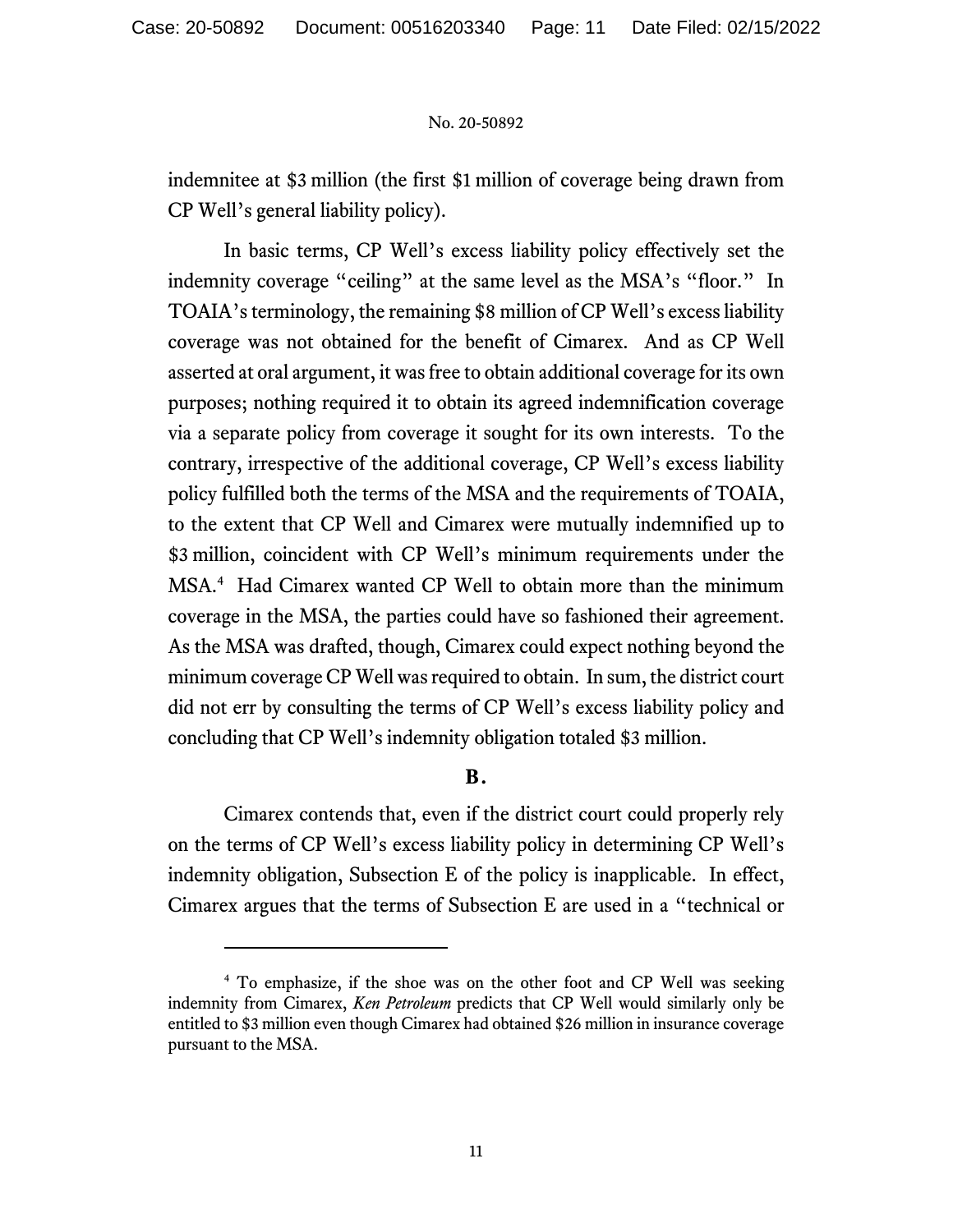different sense" rather than in their "plain, ordinary, and generally accepted meanings," as the district court concluded. *Valence Operating*, 164 S.W.3d at 662. More precisely, Cimarex asserts that the similarity between language used in Subsection E and a common definition of "insured" from other cases, *see, e.g.*, *Ironshore*, 788 F.3d at 460; *Deepwater Horizon*, 470 S.W.3d at 457, indicates that Subsection E only applies to coverage of named additional insureds.

"Insurance policies are controlled by rules of interpretation and construction which are applicable to contracts generally." *Richards v. State Farm Lloyds*, 597 S.W.3d 492, 497 (Tex. 2020) (internal quotation marks and citation omitted). We "examine and consider the entire writing in an effort to harmonize and give effect to all the provisions of the contract so that none will be rendered meaningless." *Valence Operating*, 164 S.W.3d at 662. Thus, we give terms "their plain, ordinary, and generally accepted meanings unless the contract itself shows them to be used in a technical or different sense." *Id.*

Reviewing the text of the excess liability policy, there is no indication that Subsection E is limited only to named additional insureds as Cimarex contends. None of the policy terms invoked by Cimarex are used in the policy in a "technical or different sense." *See id.* To the contrary, "Insured Contract" is plainly defined to include any "agreement pertaining to [the] business under which any Insured assumes the tort liability of another party to pay for Bodily Injury or Property Damage to a third person or organization"—i.e., to include the MSA. (Emphasis omitted.) In turn, the policy defines "Insured" as the "Named Insured," which is just as plainly identified as CP Well. Subsection E thus clearly encompasses the indemnity obligation CP Well undertook in favor of Cimarex, consistent with the MSA and TOAIA. Cimarex's restrictive reading of the policy language is at best inconsistent with the plain text and at worst contorts straightforward policy